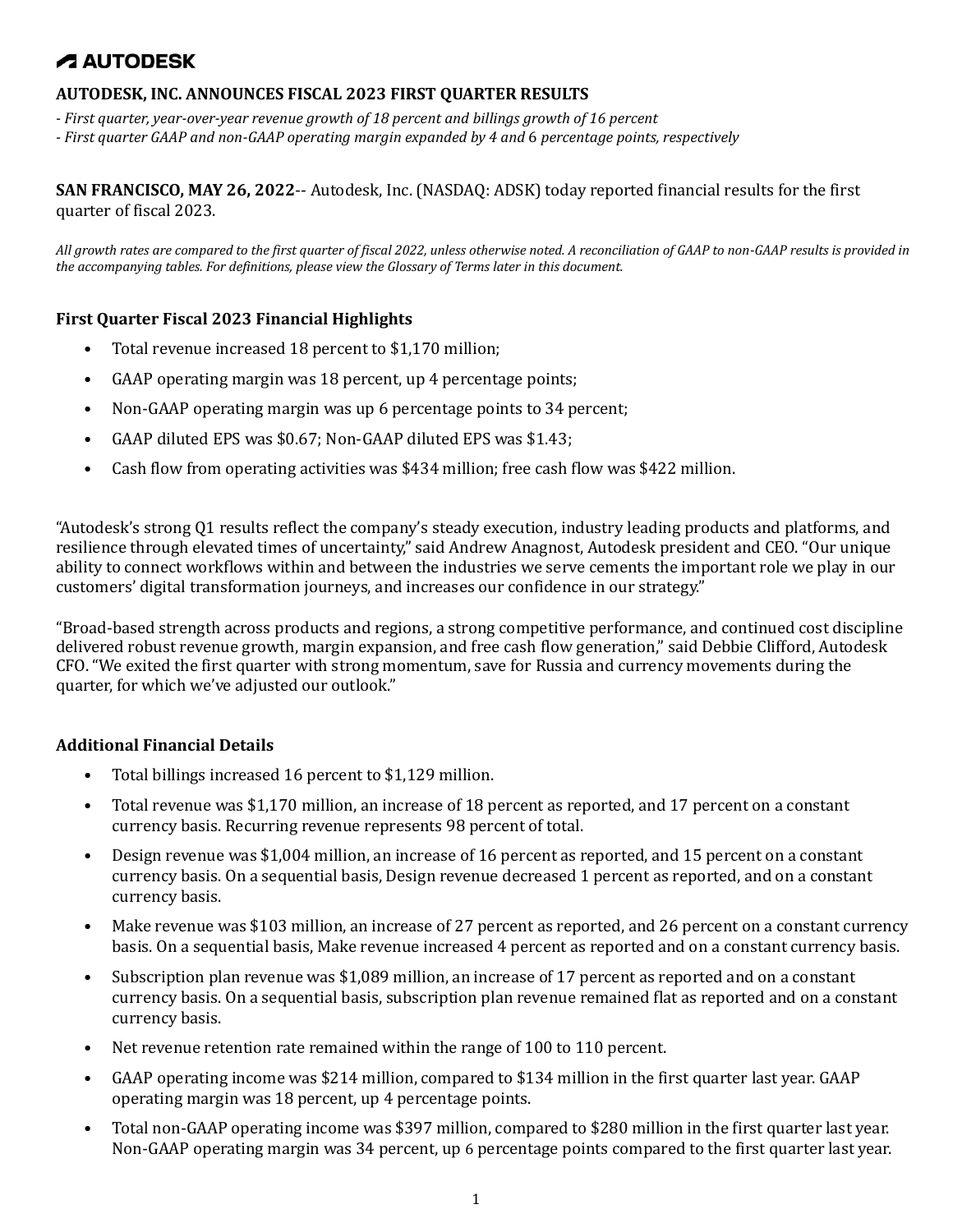- GAAP diluted net income per share was \$0.67, compared to \$0.70 in the first quarter last year.
- Non-GAAP diluted net income per share was \$1.43, compared to \$1.03 in the first quarter last year.
- Deferred revenue increased 12 percent to \$3.75 billion. Unbilled deferred revenue was \$934 million, an increase of \$45 million compared to the first quarter of last year. Remaining performance obligations ("RPO") increased 11 percent to \$4.68 billion. Current RPO increased 10 percent to \$3.14 billion.
- Cash flow from operating activities was \$434 million, an increase of \$98 million compared to the first quarter last year. Free cash flow was \$422 million, an increase of \$106 million compared to the first quarter last year.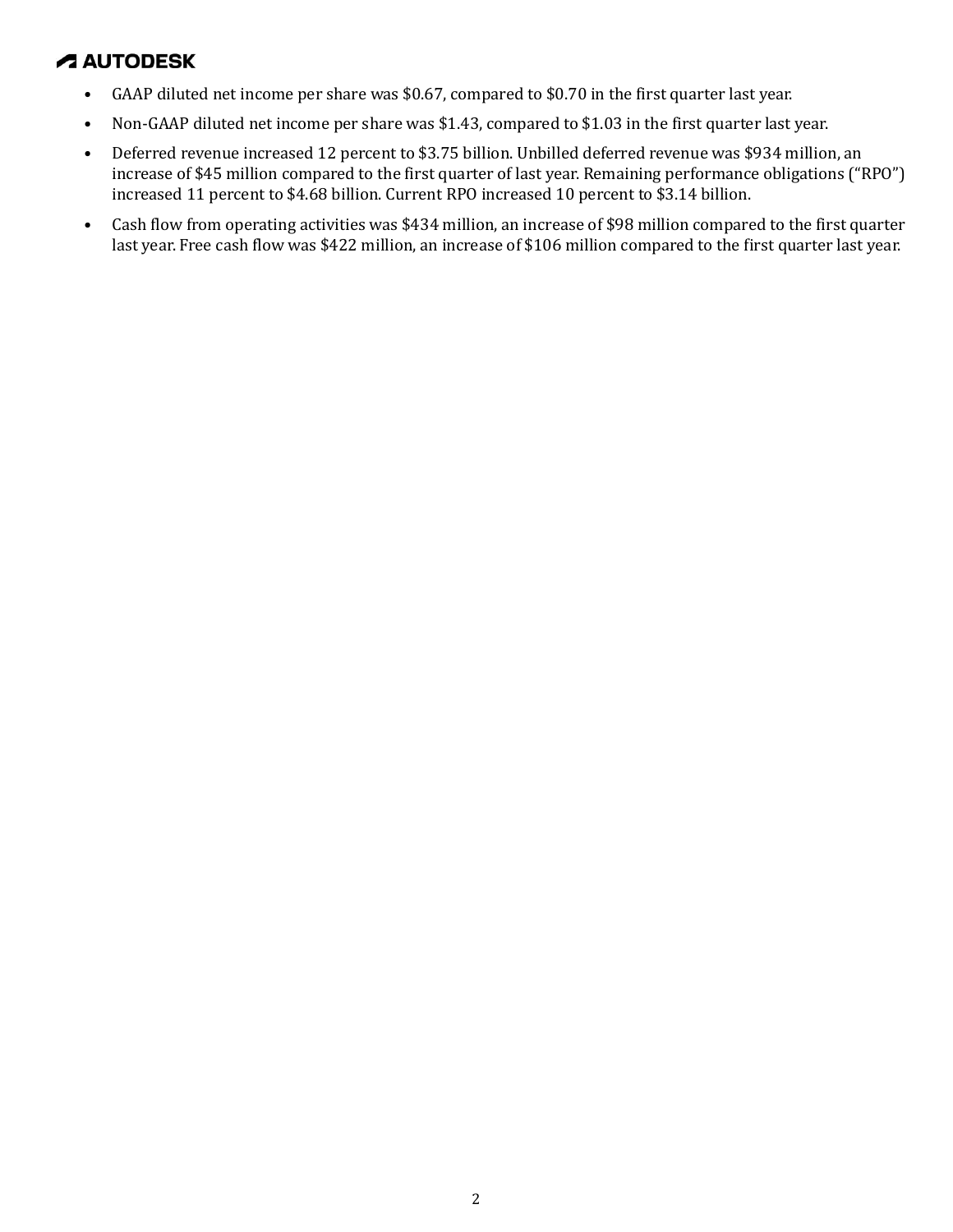### **First Quarter Fiscal 2023 Business Highlights**

*Net Revenue by Geographic Area* 

|                                       |                                                |                                                |     |              | Change<br>compared to | prior fiscal year | <b>Constant currency</b><br>change compared<br>to prior fiscal year |
|---------------------------------------|------------------------------------------------|------------------------------------------------|-----|--------------|-----------------------|-------------------|---------------------------------------------------------------------|
| (In millions, except percentages) (1) | <b>Three Months</b><br>Ended April 30,<br>2022 | <b>Three Months</b><br>Ended April 30,<br>2021 |     | \$           |                       | $\%$              | $\%$                                                                |
| Net Revenue:                          |                                                |                                                |     |              |                       |                   |                                                                     |
| Americas                              |                                                |                                                |     |              |                       |                   |                                                                     |
| U.S.                                  | \$<br>398                                      | \$                                             | 324 | $\mathbf{S}$ | 74                    | 23 %              | $\ast$                                                              |
| Other Americas                        | 86                                             |                                                | 67  |              | 19                    | 28 %              | $\ast$                                                              |
| <b>Total Americas</b>                 | 484                                            |                                                | 391 |              | 93                    | 24 %              | 23 %                                                                |
| <b>EMEA</b>                           | 449                                            |                                                | 383 |              | 66                    | 17 %              | 15 %                                                                |
| <b>APAC</b>                           | 237                                            |                                                | 215 |              | 22                    | 10 %              | 12 %                                                                |
| <b>Total Net Revenue</b>              | \$<br>1,170                                    | \$                                             | 989 |              | 181                   | 18 %              | 17 %                                                                |

\* Constant currency data not provided at this level.

(1) In the current fiscal year, the Company changed its rounding presentation to the nearest whole number in millions of reported amounts, except per share data or as otherwise noted. The current year rounding presentation has been applied to all prior year amounts presented and, in certain circumstances, this change may adjust previously reported balances.

#### *Net Revenue by Product Family*

\_\_\_\_\_\_\_\_\_\_\_\_\_\_\_\_\_\_\_\_

\_\_\_\_\_\_\_\_\_\_\_\_\_\_\_\_\_\_\_\_

Our product offerings are focused in four primary product families: Architecture, Engineering and Construction ("AEC"), AutoCAD and AutoCAD LT, Manufacturing ("MFG"), and Media and Entertainment ("M&E").

|                                       | <b>Three Months</b><br>Ended April 30, |  | <b>Three Months</b><br>Ended April 30, |    | Change compared to<br>prior fiscal year |      |  |
|---------------------------------------|----------------------------------------|--|----------------------------------------|----|-----------------------------------------|------|--|
| (In millions, except percentages) (1) | 2022                                   |  | 2021                                   |    |                                         | $\%$ |  |
| <b>AEC</b>                            | 518 \$                                 |  | 443                                    | \$ | 75                                      | 17 % |  |
| AutoCAD and AutoCAD LT                | 346                                    |  | 285                                    |    | 61                                      | 21 % |  |
| <b>MFG</b>                            | 225                                    |  | 197                                    |    | 28                                      | 14 % |  |
| M&E                                   | 68                                     |  | 55                                     |    | 13                                      | 24 % |  |
| <b>Other</b>                          | 13                                     |  | 9                                      |    | $\overline{4}$                          | 44 % |  |
|                                       | $1,170$ \$                             |  | 989                                    |    | 181                                     | 18 % |  |

<sup>(1)</sup> In the current fiscal year, the Company changed its rounding presentation to the nearest whole number in millions of reported amounts, except per share data or as otherwise noted. The current year rounding presentation has been applied to all prior year amounts presented and, in certain circumstances, this change may adjust previously reported balances.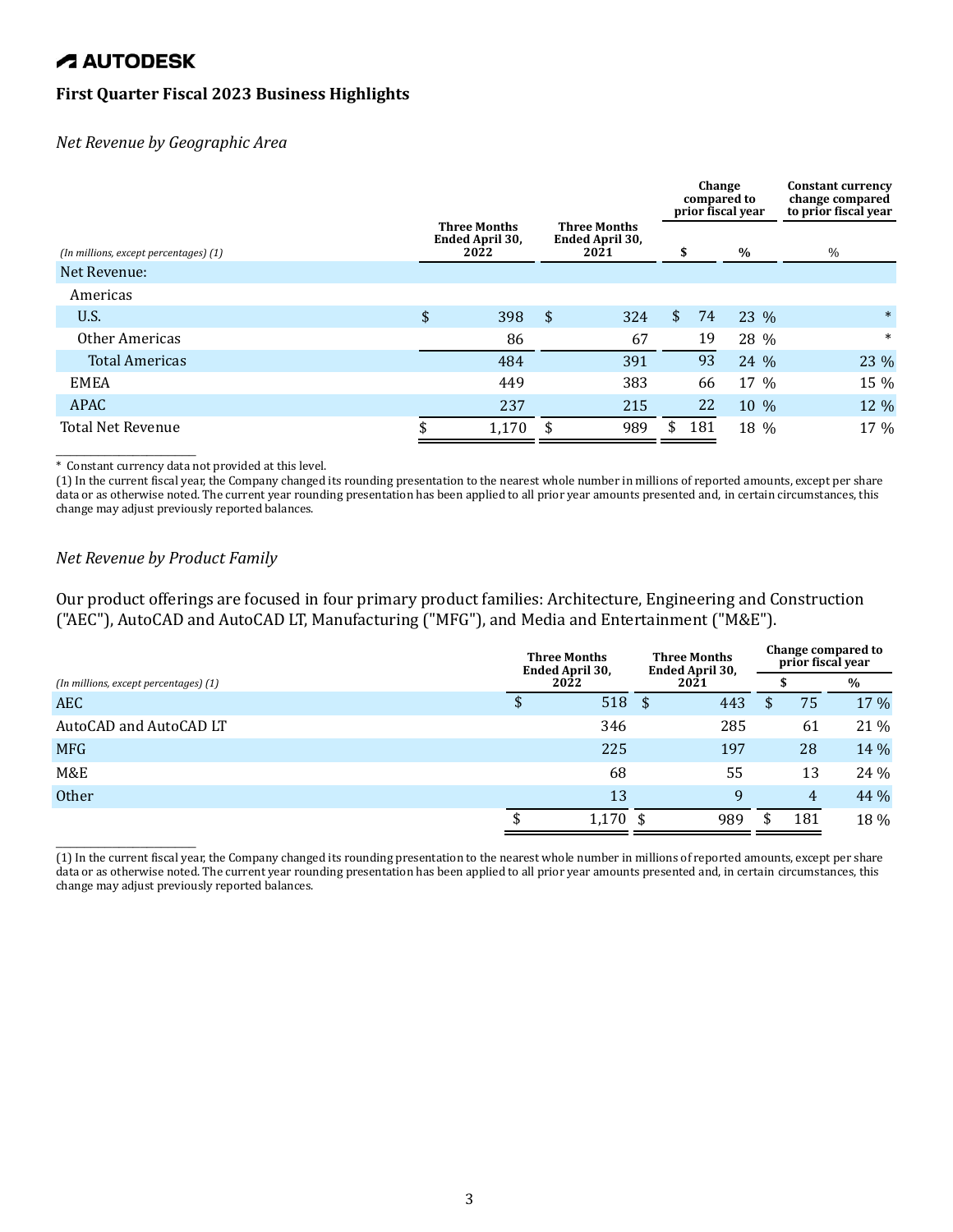#### **Business Outlook**

The following are forward-looking statements based on current expectations and assumptions, and involve risks and uncertainties, some of which are set forth below under "Safe Harbor Statement." Autodesk's business outlook for the second quarter and full-year fiscal 2023 takes into consideration the current economic environment and foreign exchange currency rate environment. A reconciliation between the fiscal 2023 GAAP and non-GAAP estimates is provided below or in the tables following this press release.

#### *Second Quarter Fiscal 2023*

| 02 FY23 Guidance Metrics | <b>02 FY23</b><br>(ending July 31, 2022) |
|--------------------------|------------------------------------------|
| Revenue (in millions)    | $$1,220 - $1,235$                        |
| <b>EPS GAAP</b>          | $$0.72 - $0.78$                          |
| EPS non-GAAP (1)         | $$1.54 - $1.60$                          |
|                          |                                          |

(1) Non-GAAP earnings per diluted share excludes \$0.80 related to stock-based compensation expense, \$0.11 for the amortization of purchased intangibles, \$0.02 for lease-related impairments and other charges, \$0.01 for acquisition-related costs, partially offset by (\$0.12) related to GAAP-only tax charges.

#### *Full Year Fiscal 2023*

| <b>FY23 Guidance Metrics</b>     | <b>FY23</b><br>(ending January 31, 2023) |
|----------------------------------|------------------------------------------|
| Billings (in millions) (1)       | $$5,680 - $5,830$<br>Up 18% - 21%        |
| Revenue (in millions) (2)        | $$4,960 - $5,060$<br>Up 13% - 15%        |
| <b>GAAP</b> operating margin     | Approx. 20%                              |
| Non-GAAP operating margin (3)    | Approx. 36%                              |
| <b>EPS GAAP</b>                  | $$3.24 - $3.47$                          |
| EPS non-GAAP (4)                 | $$6.43 - $6.66$                          |
| Free cash flow (in millions) (5) | $$2,000 - $2,080$                        |

\_\_\_\_\_\_\_\_\_\_\_\_\_\_\_\_\_\_\_\_ (1) Excluding the approximately \$165 million impact of foreign currency exchange rates and hedge gains/losses, billings guidance would be \$5,845 - \$5,995 million.

(2) Excluding the approximately \$70 million impact of foreign currency exchange rates and hedge gains/losses, revenue guidance would be \$5,030 - \$5,130 million.

(3) Non-GAAP operating margin excludes approximately 13% related to stock-based compensation expense, approximately 2% for the amortization of purchased intangibles, less than 1% related to acquisition-related costs, and less than 1% related to lease-related asset impairments and other charges. (4) Non-GAAP earnings per diluted share excludes \$3.04 related to stock-based compensation expense, \$0.45 for the amortization of purchased intangibles, \$0.07 related to lease-related asset impairments and other charges. \$0.03 related to acquisition-related costs, partially offset by (\$0.40) related to GAAP-only tax charges.

(5) Free cash flow is cash flow from operating activities less approximately \$60 million of capital expenditures.

The second quarter and full-year fiscal 2023 outlook assume a projected annual effective tax rate of 22 percent and 17 percent for GAAP and non-GAAP results, respectively. Shifts in geographic profitability continue to impact the annual effective tax rate due to significant differences in tax rates in various jurisdictions. Therefore, assumptions for the annual effective tax rate are evaluated regularly and may change based on the projected geographic mix of earnings.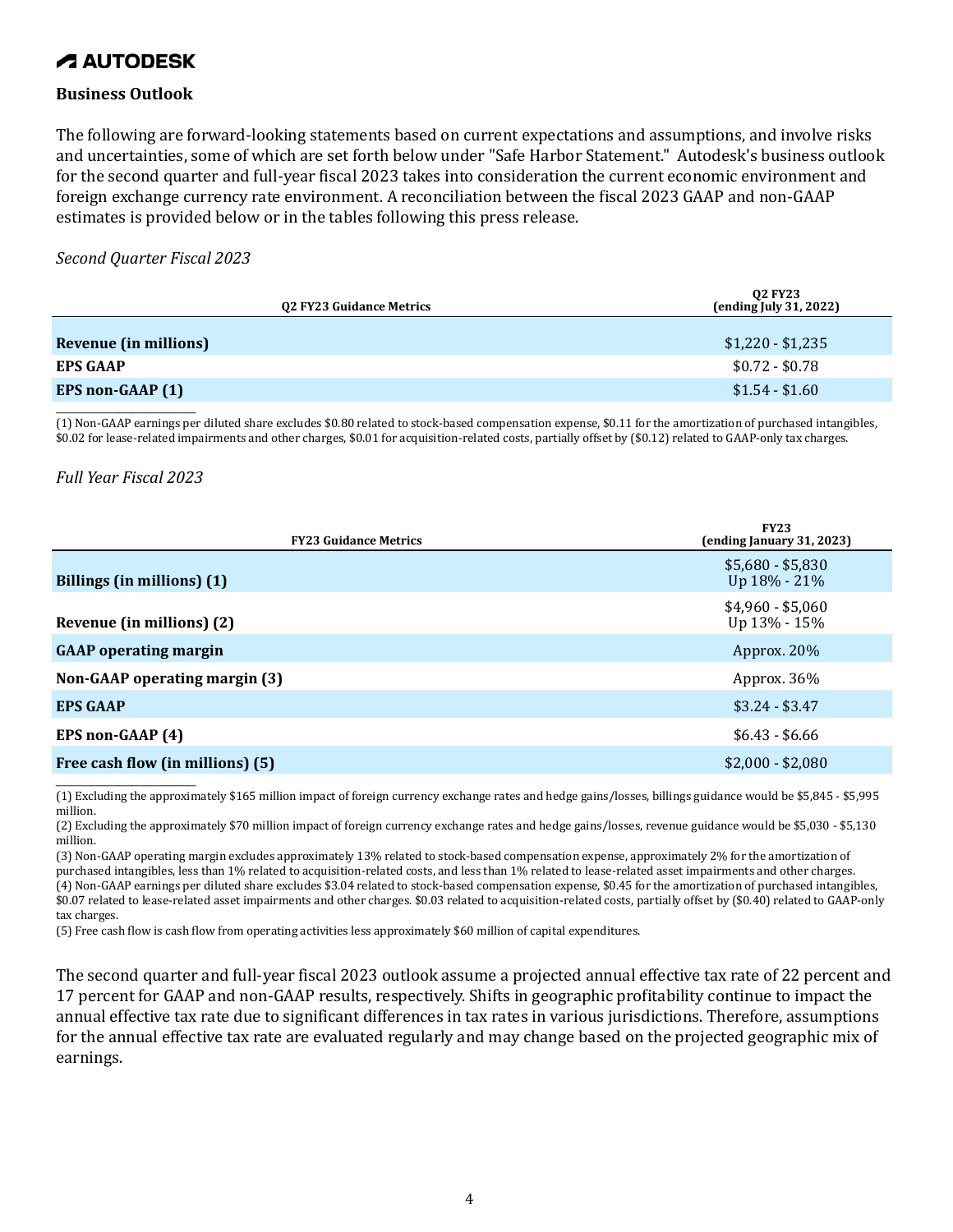### **Earnings Conference Call and Webcast**

Autodesk will host its first quarter conference call today at 5 p.m. ET. The live broadcast can be accessed at autodesk.com/investor. A transcript of the opening commentary will also be available following the conference call.

A replay of the broadcast will be available at 7 p.m. ET at **autodesk.com/investor**. This replay will be maintained on Autodesk's website for at least 12 months.

#### **Investor Presentation Details**

An investor presentation, excel financials and other supplemental materials providing additional information can be found at autodesk.com/investor.

**Contacts** Investors: Simon Mays-Smith 415-746-0137 simon.mays-smith@autodesk.com

Press: Stacy Doyle 503-330-6115 stacy.doyle@autodesk.com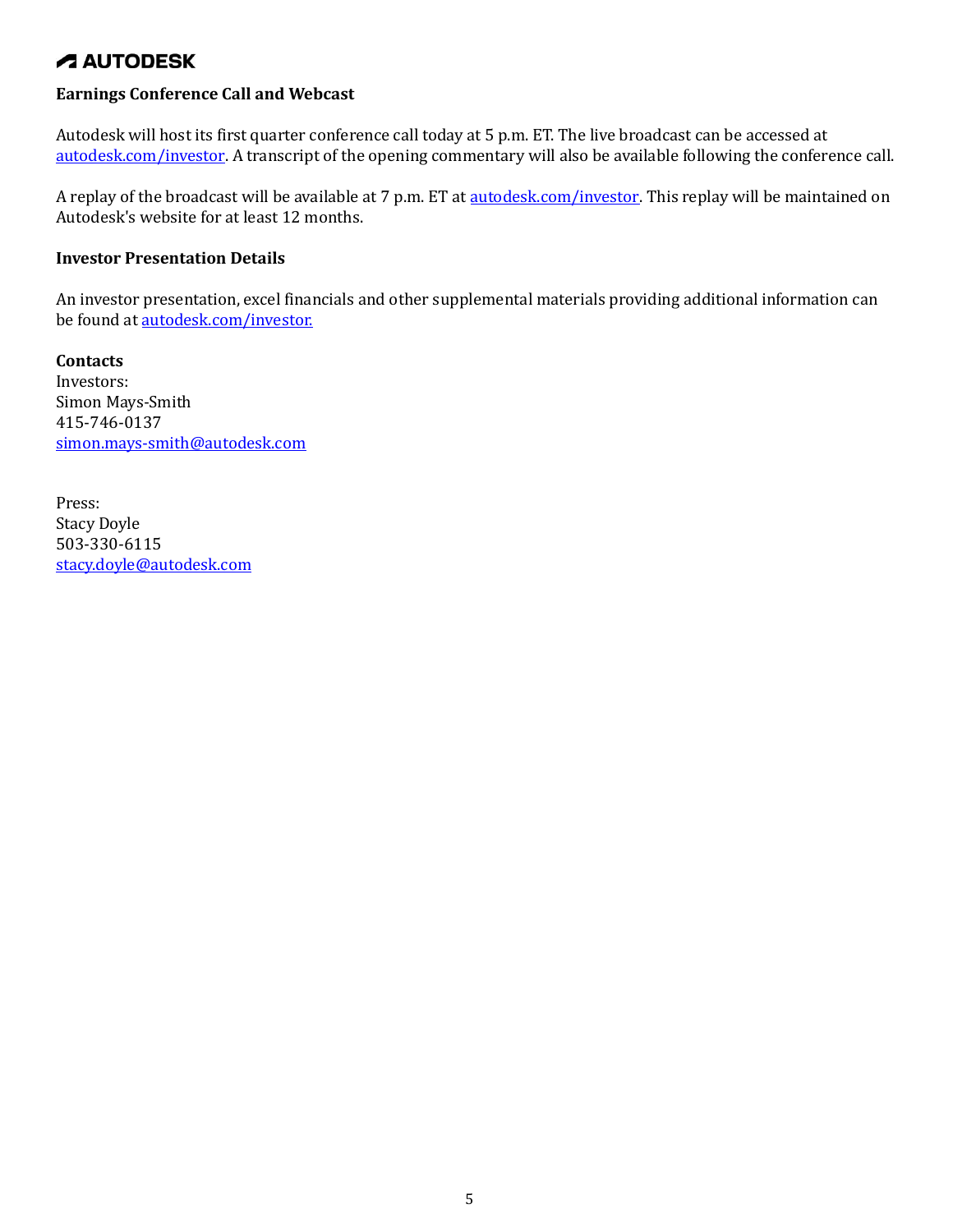#### **Key Performance Metrics**

To help better understand our financial performance, we use several key performance metrics including billings, recurring revenue and net revenue retention rate ("NR3"). These metrics are key performance metrics and should be viewed independently of revenue and deferred revenue. These metrics are not intended to be combined with those items. We use these metrics to monitor the strength of our recurring business. We believe these metrics are useful to investors because they can help in monitoring the long-term health of our business. Our determination and presentation of these metrics may differ from that of other companies. The presentation of these metrics is meant to be considered in addition to, not as a substitute for or in isolation from, our financial measures prepared in accordance with GAAP.

#### **Glossary of Terms**

*Billings:* Total revenue plus the net change in deferred revenue from the beginning to the end of the period.

*Cloud Service Offerings*: Represents individual term-based offerings deployed through web browser technologies or in a hybrid software and cloud configuration. Cloud service offerings that are bundled with other product offerings are not captured as a separate cloud service offering.

*Constant Currency (CC) Growth Rates:* We attempt to represent the changes in the underlying business operations by eliminating fluctuations caused by changes in foreign currency exchange rates as well as eliminating hedge gains or losses recorded within the current and comparative periods. We calculate constant currency growth rates by (i) applying the applicable prior period exchange rates to current period results and (ii) excluding any gains or losses from foreign currency hedge contracts that are reported in the current and comparative periods.

*Design Business:* Represents the combination of maintenance, product subscriptions, and all EBAs. Main products include, but are not limited to, AutoCAD, AutoCAD LT, Industry Collections, Revit, Inventor, Maya and 3ds Max. Certain products, such as our computer aided manufacturing solutions, incorporate both Design and Make functionality and are classified as Design.

*Enterprise Business Agreements (EBAs):* Represents programs providing enterprise customers with token-based access to a broad pool of Autodesk products over a defined contract term.

*Free Cash Flow:* Cash flow from operating activities minus capital expenditures.

*Industry Collections:* Autodesk Industry Collections are a combination of products and services that target a specific user objective and support a set of workflows for that objective. Our Industry Collections consist of: Autodesk Architecture, Engineering and Construction Collection, Autodesk Product Design and Manufacturing Collection, and Autodesk Media and Entertainment Collection.

*Maintenance Plan:* Our maintenance plans provide our customers with a cost effective and predictable budgetary option to obtain the productivity benefits of our new releases and enhancements when and if released during the term of their contracts. Under our maintenance plans, customers are eligible to receive unspecified upgrades when and if available, and technical support. We recognize maintenance revenue over the term of the agreements, generally one year.

*Make Business:* Represents certain cloud-based product subscriptions. Main products include, but are not limited to, Assemble, Autodesk Build, BuildingConnected, Fusion 360 and ShotGrid. Certain products, such as Fusion 360, incorporate both Design and Make functionality and are classified as Make.

*Net Revenue Retention Rate (NR3):* Measures the year-over-year change in Recurring Revenue for the population of customers that existed one year ago ("base customers"). Net revenue retention rate is calculated by dividing the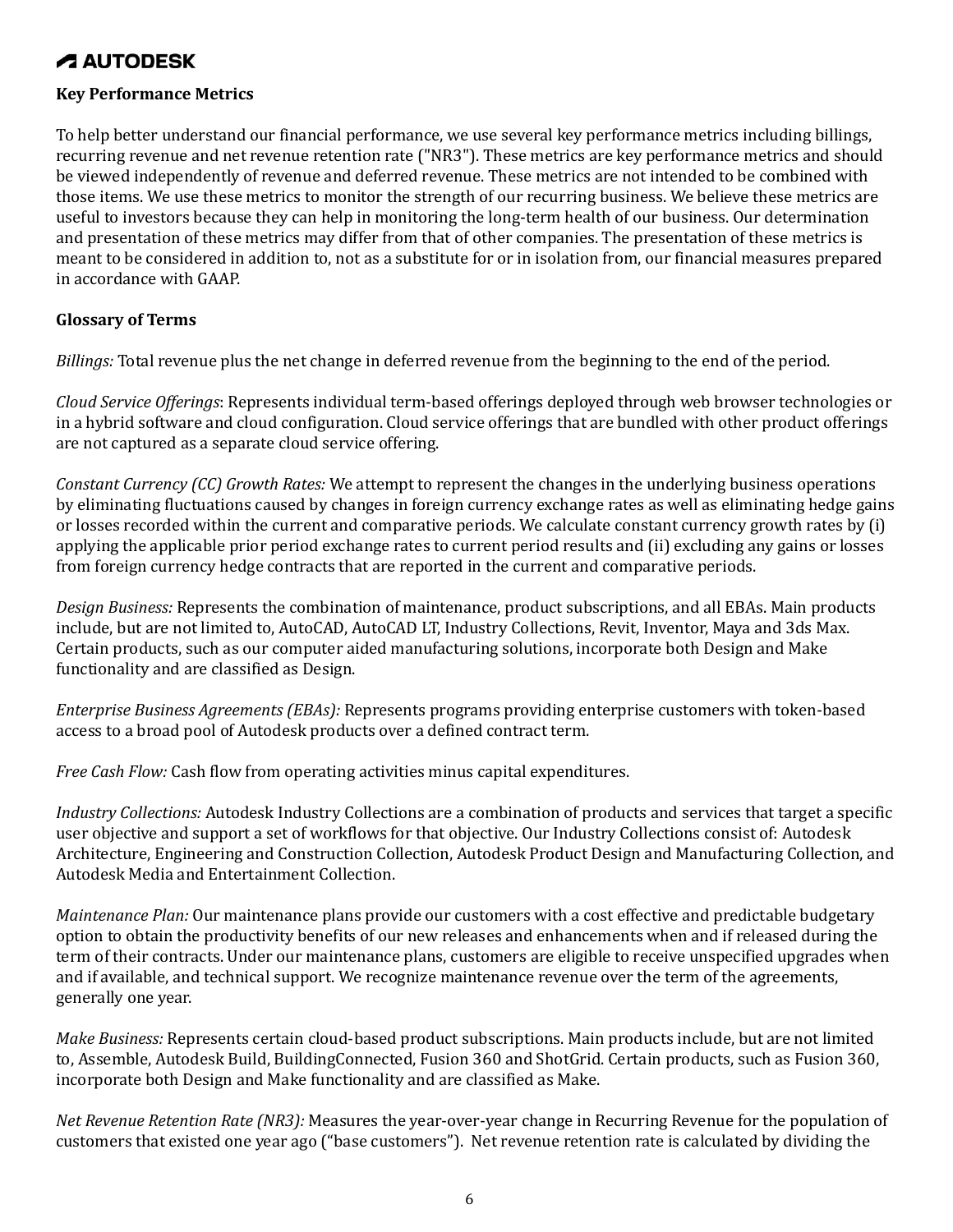current quarter Recurring Revenue related to base customers by the total corresponding quarter Recurring Revenue from one year ago. Recurring Revenue is based on USD reported revenue, and fluctuations caused by changes in foreign currency exchange rates and hedge gains or losses have not been eliminated. Recurring Revenue related to acquired companies, one year after acquisition, has been captured as existing customers until such data conforms to the calculation methodology. This may cause variability in the comparison.

*Other Revenue:* Consists of revenue from consulting, training, and other products and services, and is recognized as the products are delivered and services are performed.

*Product Subscription:* Provides customers a flexible, cost-effective way to access and manage 3D design, engineering, and entertainment software tools. Our product subscriptions currently represent a hybrid of desktop and cloud functionality, which provides a device-independent, collaborative design workflow for designers and their stakeholders.

*Recurring Revenue:* Consists of the revenue for the period from our traditional maintenance plans, our subscription plan offerings, and certain Other revenue. It excludes subscription revenue related to third-party products. Recurring revenue acquired with the acquisition of a business is captured when total subscriptions are captured in our systems and may cause variability in the comparison of this calculation.

*Remaining Performance Obligations (RPO):* The sum of total short-term, long-term, and unbilled deferred revenue. Current remaining performance obligations is the amount of revenue we expect to recognize in the next twelve months.

*Spend*: The sum of cost of revenue and operating expenses.

*Subscription Plan:* Comprises our term-based product subscriptions, cloud service offerings, and EBAs. Subscriptions represent a combined hybrid offering of desktop software and cloud functionality which provides a device-independent, collaborative design workflow for designers and their stakeholders. With subscription, customers can use our software anytime, anywhere, and get access to the latest updates to previous versions.

*Subscription Revenue:* Includes our cloud-enabled term-based product subscriptions, cloud service offerings, and flexible EBAs.

*Unbilled Deferred Revenue:* Unbilled deferred revenue represents contractually stated or committed orders under early renewal and multi-year billing plans for subscription, services, and maintenance for which the associated deferred revenue has not been recognized. Under FASB Accounting Standards Codification ("ASC") Topic 606, unbilled deferred revenue is not included as a receivable or deferred revenue on our Condensed Consolidated Balance Sheet.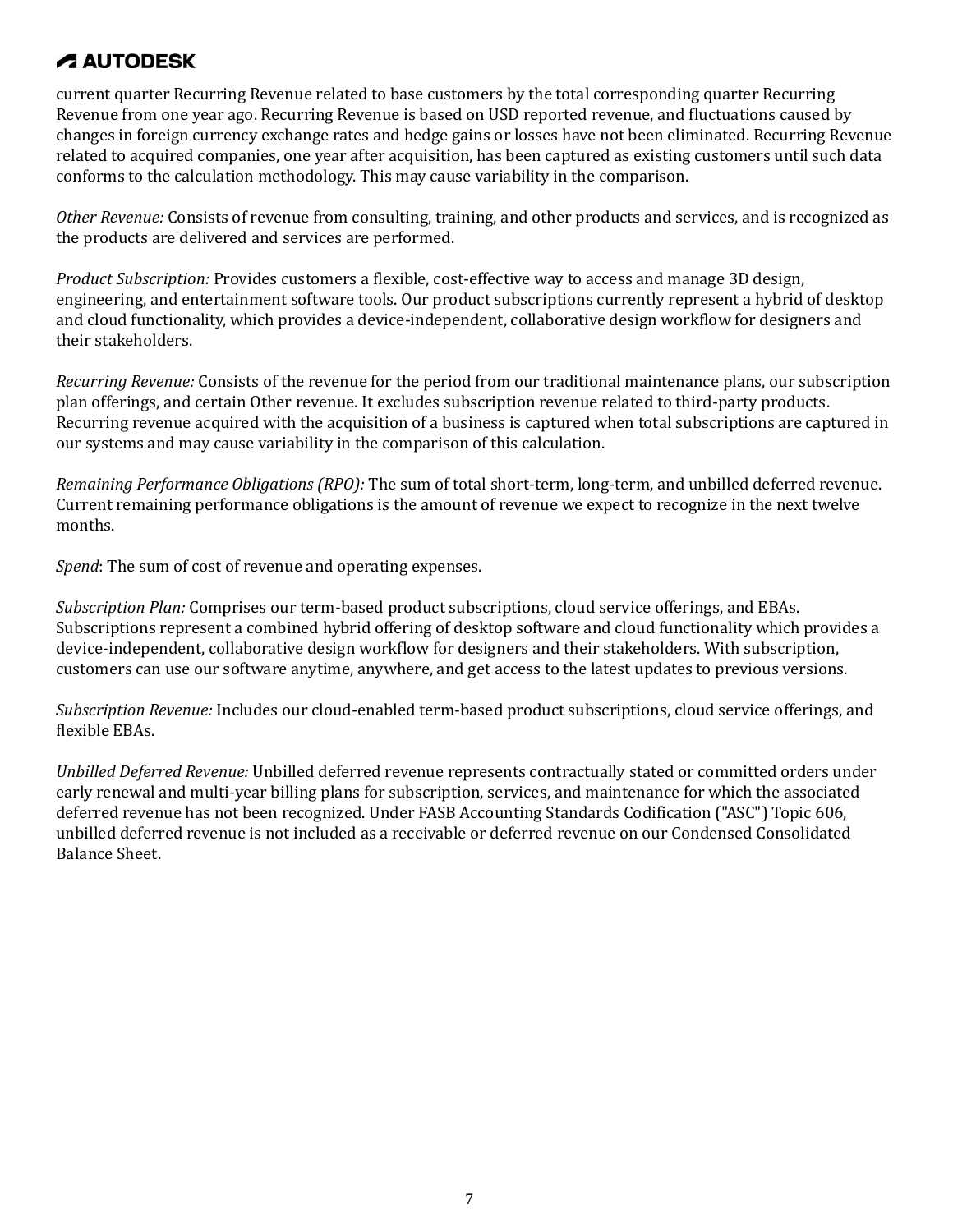#### **Safe Harbor Statement**

This press release contains forward-looking statements that involve risks and uncertainties, including quotations from management, statements in the paragraphs under "Business Outlook" above statements about our short-term and long-term goals, statements regarding our strategies, market and product positions, performance and results, and all statements that are not historical facts. There are a significant number of factors that could cause actual results to differ materially from statements made in this press release, including: our strategy to develop and introduce new products and services, exposing us to risks such as limited customer acceptance, costs related to product defects, and large expenditures; the effects of the COVID-19 pandemic and related public health measures; global economic and political conditions, including supply chain disruptions, resulting inflationary pressures and hiring conditions; costs and challenges associated with strategic acquisitions and investments; dependency on international revenue and operations, exposing us to significant international regulatory, economic, intellectual property, collections, currency exchange rate, taxation, political, and other risks, including risks related to the war against Ukraine launched by Russia and our exit from Russia; inability to predict subscription renewal rates and their impact on our future revenue and operating results; existing and increased competition and rapidly evolving technological changes; fluctuation of our financial results, key metrics and other operating metrics; deriving a substantial portion of our net revenue from a small number of solutions, including our AutoCAD-based software products and collections; any failure to successfully execute and manage initiatives to realign or introduce new business and sales initiatives; net revenue, billings, earnings, cash flow, or subscriptions shortfalls; social and ethical issues relating to the use of artificial intelligence in our offerings; security incidents or other incidents compromising the integrity of our or our customers' offerings, services, data, or intellectual property; reliance on third parties to provide us with a number of operational and technical services as well as software; our highly complex software, which may contain undetected errors, defects, or vulnerabilities; increasing regulatory focus on privacy issues and expanding laws; governmental export and import controls that could impair our ability to compete in international markets or subject us to liability if we violate the controls; protection of our intellectual property rights and intellectual property infringement claims from others; the government procurement process; fluctuations in currency exchange rates; our debt service obligations; and our investment portfolio consisting of a variety of investment vehicles that are subject to interest rate trends, market volatility, and other economic factors. Our estimates as to tax rate are based on current tax law, including current interpretations of the Tax Cuts and Jobs Act, and could be affected by changing interpretations of that Act, as well as additional legislation and guidance around that Act.

Further information on potential factors that could affect the financial results of Autodesk are included in Autodesk's Form 10-K and subsequent forms 10-Q, which are on file with the U.S. Securities and Exchange Commission. Autodesk disclaims any obligation to update the forward-looking statements provided to reflect events that occur or circumstances that exist after the date on which they were made.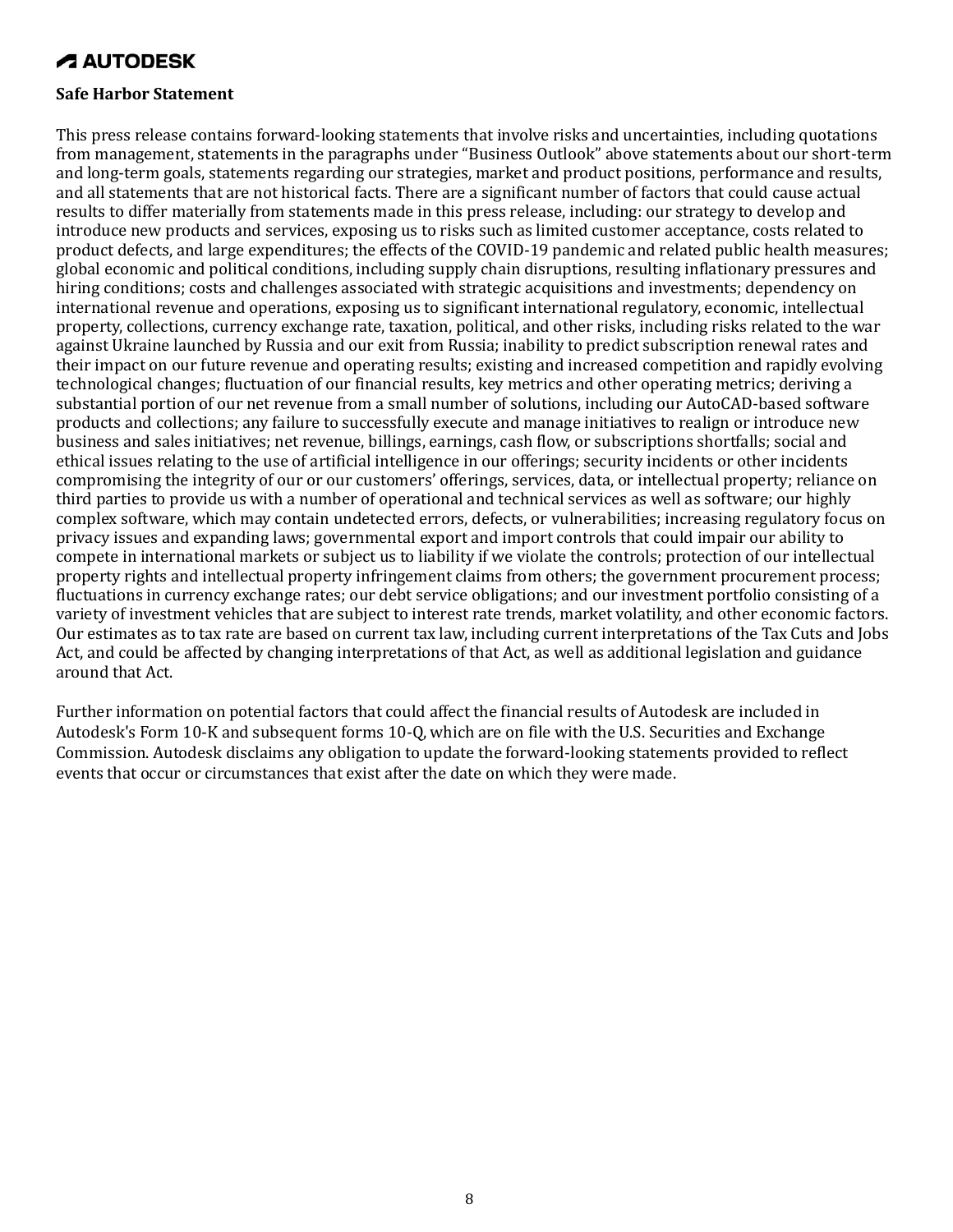### **About Autodesk**

Autodesk is changing how the world is designed and made. Our technology spans architecture, engineering, construction, product design, manufacturing, media and entertainment, empowering innovators everywhere to solve challenges big and small. From greener buildings to smarter products to more mesmerizing blockbusters, Autodesk software helps our customers to design and make a better world for all. For more information visit autodesk.com or follow @autodesk.

Autodesk uses its investors.autodesk.com website as a means of disclosing material non-public information, announcing upcoming investor conferences and for complying with its disclosure obligations under Regulation FD. Accordingly, you should monitor our investor relations website in addition to following our press releases, SEC filings and public conference calls and webcasts.

Autodesk, AutoCAD, AutoCAD LT, BIM 360 and Fusion 360 are registered trademarks of Autodesk, Inc., and/or its subsidiaries and/or affiliates in the USA and/or other countries. All other brand names, product names or trademarks belong to their respective holders. Autodesk reserves the right to alter product and service offerings, and specifications and pricing at any time without notice, and is not responsible for typographical or graphical errors that may appear in this document. © 2022 Autodesk, Inc. All rights reserved.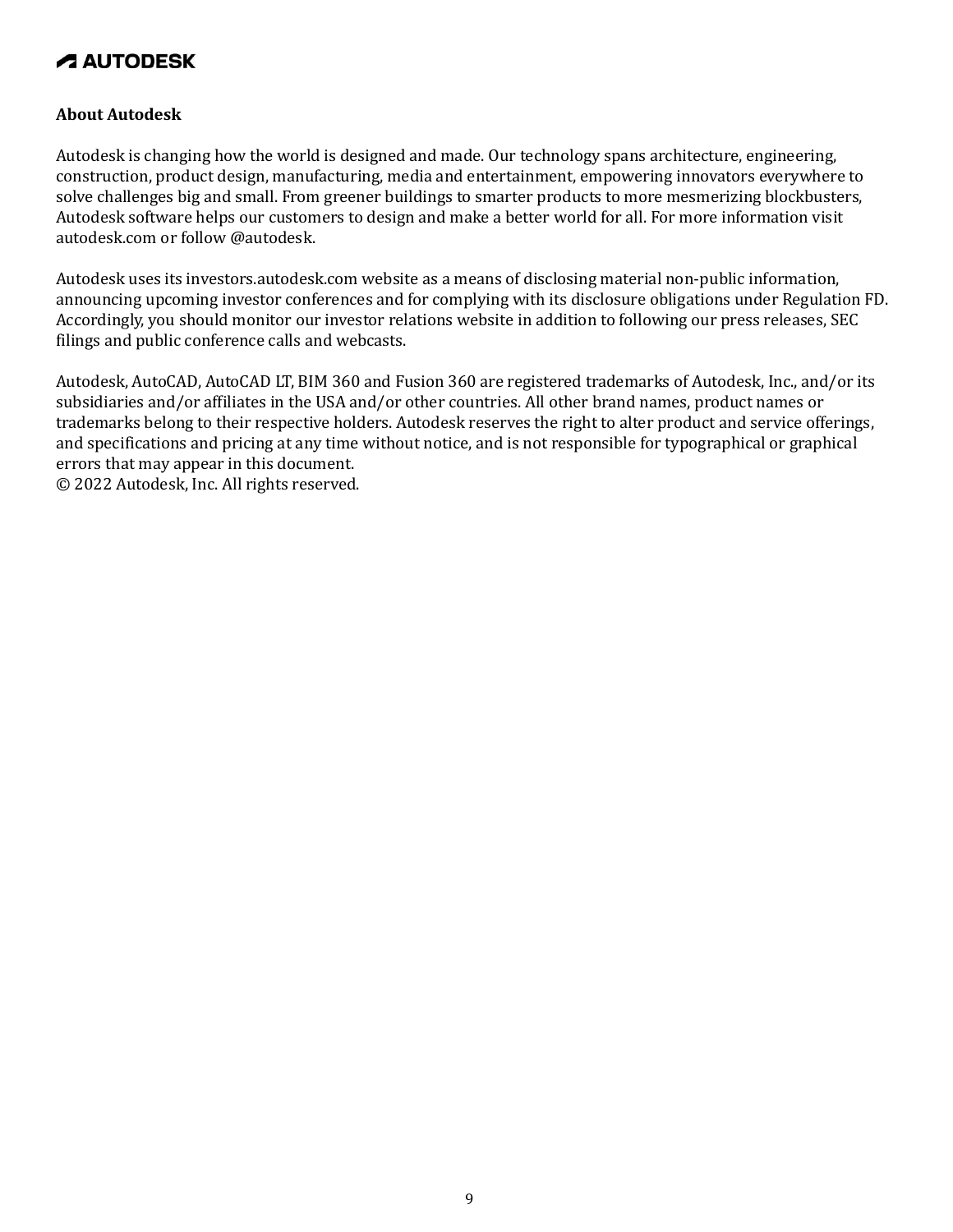### **Autodesk, Inc.**

\_\_\_\_\_\_\_\_\_\_\_\_\_\_\_\_\_\_\_\_

### **Condensed Consolidated Statements of Operations**

*(In millions, except per share data) (1)*

|                                                                        |                                      | Three Months Ended April 30, |                                 |  |
|------------------------------------------------------------------------|--------------------------------------|------------------------------|---------------------------------|--|
|                                                                        |                                      | 2022                         | 2021                            |  |
|                                                                        |                                      |                              | (Unaudited)                     |  |
| Net revenue (2):                                                       |                                      |                              |                                 |  |
| Subscription                                                           | \$                                   | 1,089                        | \$<br>927                       |  |
| Maintenance                                                            |                                      | 18                           | 19                              |  |
| Total subscription and maintenance revenue                             |                                      | 1,107                        | 946                             |  |
| Other                                                                  |                                      | 63                           | 43                              |  |
| Total net revenue                                                      |                                      | 1,170                        | 989                             |  |
| Cost of revenue:                                                       |                                      |                              |                                 |  |
| Cost of subscription and maintenance revenue                           |                                      | 84                           | 68                              |  |
| Cost of other revenue                                                  |                                      | 19                           | 14                              |  |
| Amortization of developed technologies                                 |                                      | 14                           | 10                              |  |
| Total cost of revenue                                                  |                                      | 117                          | 92                              |  |
| Gross profit                                                           |                                      | 1,053                        | 897                             |  |
| Operating expenses:                                                    |                                      |                              |                                 |  |
| Marketing and sales                                                    |                                      | 419                          | 377                             |  |
| Research and development                                               |                                      | 289                          | 266                             |  |
| General and administrative                                             |                                      | 120                          | 112                             |  |
| Amortization of purchased intangibles                                  |                                      | 11                           | 8                               |  |
| Total operating expenses                                               |                                      | 839                          | 763                             |  |
| Income from operations                                                 |                                      | 214                          | 134                             |  |
| Interest and other expense, net                                        |                                      | (19)                         | (3)                             |  |
| Income before income taxes                                             |                                      | 195                          | 131                             |  |
| (Provision) benefit for income taxes                                   |                                      | (49)                         | 25                              |  |
| Net income                                                             | $\pmb{\$}$                           | 146 \$                       | 156                             |  |
| Basic net income per share                                             | $\overline{\boldsymbol{\mathsf{S}}}$ | 0.67                         | \$<br>0.71                      |  |
| Diluted net income per share                                           | $\overline{\$}$                      | 0.67                         | $\overline{\mathbf{S}}$<br>0.70 |  |
| Weighted average shares used in computing basic net income per share   |                                      | 217                          | 220                             |  |
| Weighted average shares used in computing diluted net income per share |                                      | 219                          | 222                             |  |

(1) In the current fiscal year, the Company changed its rounding presentation to the nearest whole number in millions of reported amounts, except per share data or as otherwise noted. The current year rounding presentation has been applied to all prior year amounts presented and, in certain circumstances, this change may adjust previously reported balances.

<sup>(2)</sup> During the quarter ended April 30, 2022, the Company changed its presentation of certain subscription plan offerings in our Condensed Consolidated Statement of Operations. Revenue from subscription plan offerings in which the customer does not utilize the cloud functionality or that do not incorporate substantial cloud functionality, previously recorded in "Subscription" have been reclassified to "Other" and "Maintenance," as applicable. Accordingly, prior period amounts have been reclassified to conform to the current period presentation, in all material respects. These reclassifications did not impact total net revenue.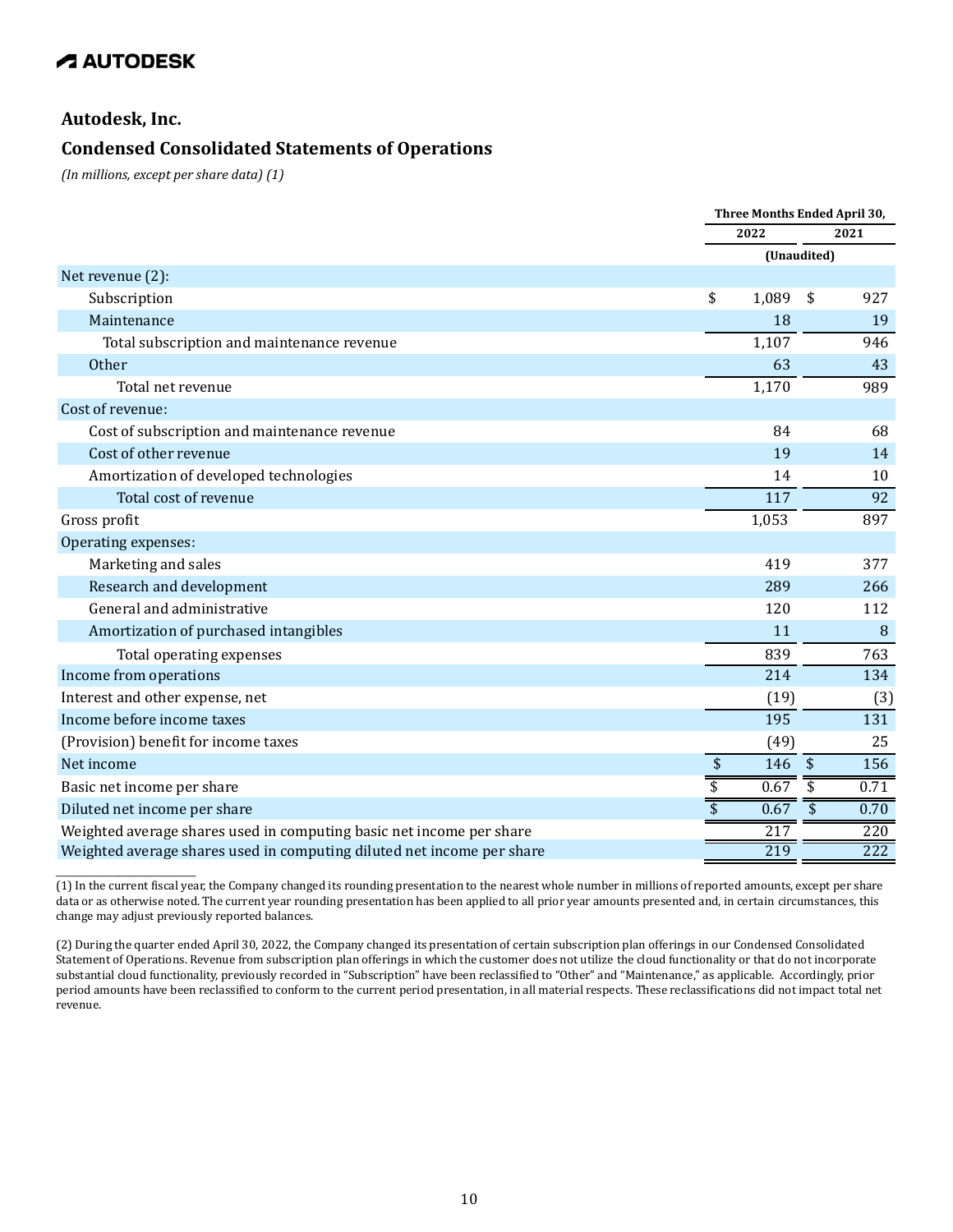### **Autodesk, Inc.**

\_\_\_\_\_\_\_\_\_\_\_\_\_\_\_\_\_\_\_\_

### **Condensed Consolidated Balance Sheets**

*(In millions) (1)*

|                                                                         |               | April 30, 2022<br><b>January 31, 2022</b> |                         |         |
|-------------------------------------------------------------------------|---------------|-------------------------------------------|-------------------------|---------|
|                                                                         |               |                                           | (Unaudited)             |         |
| <b>ASSETS</b>                                                           |               |                                           |                         |         |
| Current assets:                                                         |               |                                           |                         |         |
| Cash and cash equivalents                                               | \$            | 1,518                                     | \$                      | 1,528   |
| Marketable securities                                                   |               | 67                                        |                         | 236     |
| Accounts receivable, net                                                |               | 384                                       |                         | 716     |
| Prepaid expenses and other current assets                               |               | 389                                       |                         | 284     |
| Total current assets                                                    |               | 2,358                                     |                         | 2,764   |
| Long-term marketable securities                                         |               | 39                                        |                         | 45      |
| Computer equipment, software, furniture and leasehold improvements, net |               | 162                                       |                         | 162     |
| Operating lease right-of-use assets                                     |               | 303                                       |                         | 305     |
| Intangible assets, net                                                  |               | 479                                       |                         | 494     |
| Goodwill                                                                |               | 3,642                                     |                         | 3,604   |
| Deferred income taxes, net                                              |               | 759                                       |                         | 741     |
| Long-term other assets                                                  |               | 519                                       |                         | 492     |
| <b>Total assets</b>                                                     | \$            | 8,261                                     | $\sqrt[6]{}$            | 8,607   |
| <b>LIABILITIES AND STOCKHOLDERS' EQUITY</b>                             |               |                                           |                         |         |
| Current liabilities:                                                    |               |                                           |                         |         |
| Accounts payable                                                        | \$            | 135                                       | \$                      | 121     |
| Accrued compensation                                                    |               | 220                                       |                         | 341     |
| Accrued income taxes                                                    |               | 50                                        |                         | 30      |
| Deferred revenue                                                        |               | 2,809                                     |                         | 2,863   |
| Operating lease liabilities                                             |               | 77                                        |                         | 87      |
| Current portion of long-term notes payable, net                         |               | 350                                       |                         | 350     |
| Other accrued liabilities                                               |               | 160                                       |                         | 217     |
| Total current liabilities                                               |               | 3,801                                     |                         | 4,009   |
| Long-term deferred revenue                                              |               | 940                                       |                         | 927     |
| Long-term operating lease liabilities                                   |               | 347                                       |                         | 346     |
| Long-term income taxes payable                                          |               | 37                                        |                         | 20      |
| Long-term deferred income taxes                                         |               | 34                                        |                         | 29      |
| Long-term notes payable, net                                            |               | 2,279                                     |                         | 2,278   |
| Long-term other liabilities                                             |               | 142                                       |                         | 149     |
| Stockholders' equity:                                                   |               |                                           |                         |         |
| Common stock and additional paid-in capital                             |               | 2,972                                     |                         | 2,923   |
| Accumulated other comprehensive loss                                    |               | (148)                                     |                         | (124)   |
| Accumulated deficit                                                     |               | (2, 143)                                  |                         | (1,950) |
| Total stockholders' equity                                              |               | 681                                       |                         | 849     |
| Total liabilities and stockholders' equity                              | $\frac{1}{2}$ | 8,261                                     | $\sqrt[6]{\frac{1}{2}}$ | 8,607   |

<sup>(1)</sup> In the current fiscal year, the Company changed its rounding presentation to the nearest whole number in millions of reported amounts, except per share data or as otherwise noted. The current year rounding presentation has been applied to all prior year amounts presented and, in certain circumstances, this change may adjust previously reported balances.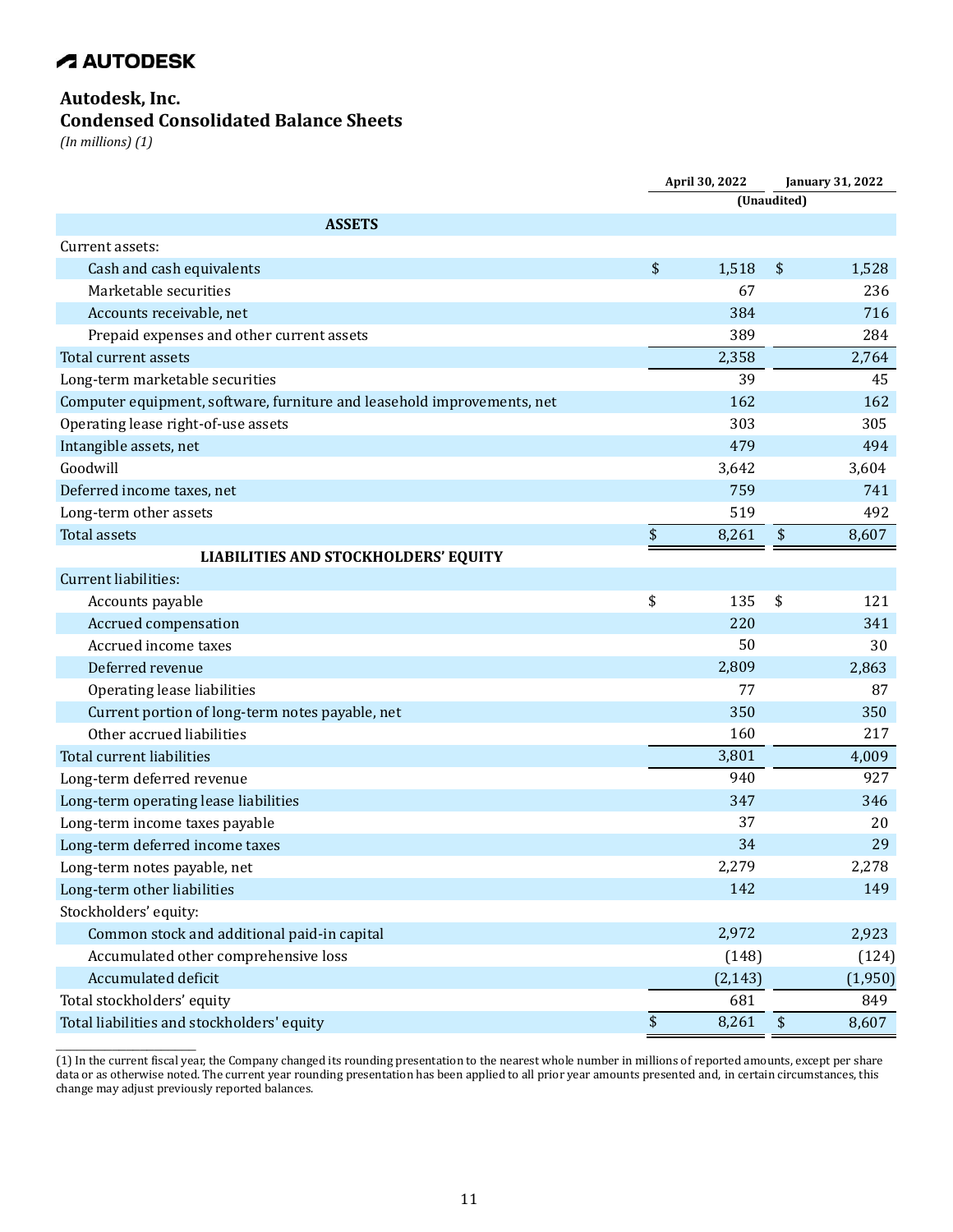### **Autodesk, Inc.**

### **Condensed Consolidated Statements of Cash Flows**

*(In millions) (1)*

|                                                                                   | Three Months Ended April 30, |             |      |         |  |
|-----------------------------------------------------------------------------------|------------------------------|-------------|------|---------|--|
|                                                                                   |                              | 2022        | 2021 |         |  |
|                                                                                   |                              | (Unaudited) |      |         |  |
| Operating activities:                                                             |                              |             |      |         |  |
| Net income                                                                        | \$                           | 146         | \$   | 156     |  |
| Adjustments to reconcile net income to net cash provided by operating activities: |                              |             |      |         |  |
| Depreciation, amortization and accretion                                          |                              | 38          |      | 33      |  |
| Stock-based compensation expense                                                  |                              | 152         |      | 116     |  |
| Deferred income taxes                                                             |                              | (22)        |      | 19      |  |
| Lease-related asset impairments                                                   |                              | 2           |      |         |  |
| Other                                                                             |                              | 27          |      | 19      |  |
| Changes in operating assets and liabilities, net of business combinations:        |                              |             |      |         |  |
| Accounts receivable                                                               |                              | 332         |      | 324     |  |
| Prepaid expenses and other assets                                                 |                              | (23)        |      | (126)   |  |
| Accounts payable and other liabilities                                            |                              | (218)       |      | (182)   |  |
| Deferred revenue                                                                  |                              | (38)        |      | (28)    |  |
| Accrued income taxes                                                              |                              | 38          |      | 5.      |  |
| Net cash provided by operating activities                                         |                              | 434         |      | 336     |  |
| Investing activities:                                                             |                              |             |      |         |  |
| Purchases of marketable securities                                                |                              | (29)        |      |         |  |
| Sales and maturities of marketable securities                                     |                              | 202         |      | 4       |  |
| Capital expenditures                                                              |                              | (12)        |      | (20)    |  |
| Purchases of developed technologies                                               |                              | (4)         |      | (1)     |  |
| Business combinations, net of cash acquired                                       |                              | (96)        |      | (1,032) |  |
| Other investing activities                                                        |                              | (30)        |      | 9       |  |
| Net cash provided by (used in) investing activities                               |                              | 31          |      | (1,040) |  |
| Financing activities:                                                             |                              |             |      |         |  |
| Proceeds from issuance of common stock, net of issuance costs                     |                              | 67          |      | 64      |  |
| Taxes paid related to net share settlement of equity awards                       |                              | (70)        |      | (55)    |  |
| Repurchases of common stock                                                       |                              | (457)       |      | (151)   |  |
| Net cash used in financing activities                                             |                              | (460)       |      | (142)   |  |
| Effect of exchange rate changes on cash and cash equivalents                      |                              | (15)        |      | (3)     |  |
| Net decrease in cash and cash equivalents                                         |                              | (10)        |      | (849)   |  |
| Cash and cash equivalents at beginning of period                                  |                              | 1,528       |      | 1,772   |  |
| Cash and cash equivalents at end of period                                        | \$                           | 1,518       | \$   | 923     |  |
|                                                                                   |                              |             |      |         |  |
| Supplemental cash flow disclosure:                                                |                              |             |      |         |  |
| Non-cash financing activities:                                                    |                              |             |      |         |  |
| Fair value of common stock issued related to business combination                 | \$                           | 10          | \$   | 3       |  |
|                                                                                   |                              |             |      |         |  |

(1) In the current fiscal year, the Company changed its rounding presentation to the nearest whole number in millions of reported amounts, except per share data or as otherwise noted. The current year rounding presentation has been applied to all prior year amounts presented and, in certain circumstances, this change may adjust previously reported balances.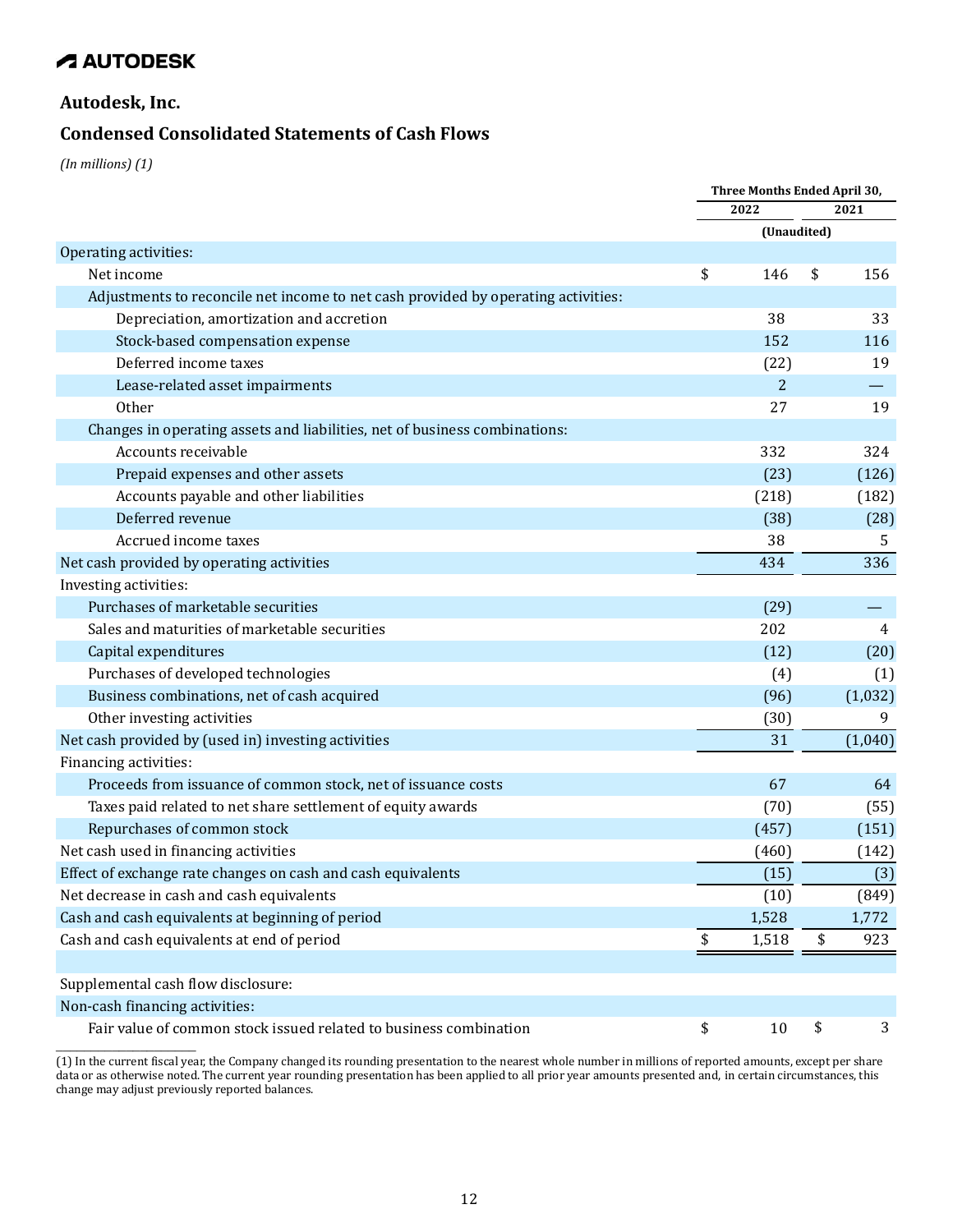#### **Autodesk, Inc.**

#### **Reconciliation of GAAP financial measures to non-GAAP financial measures**

*(In millions, except per share data) (2)*

To supplement our condensed consolidated financial statements presented on a GAAP basis, we provide investors with certain non-GAAP measures including non-GAAP operating margin, non-GAAP income from operations, non-GAAP diluted net income per share, and free cash flow. For our internal budgeting and resource allocation process and as a means to evaluate period-to-period comparisons, we use non-GAAP measures to supplement our condensed consolidated financial statements presented on a GAAP basis. These non-GAAP measures do not include certain items that may have a material impact upon our future reported financial results. We use non-GAAP measures in making operating decisions because we believe those measures provide meaningful supplemental information regarding our earning potential and performance for management by excluding certain expenses and charges that may not be indicative of our core business operating results. For the reasons set forth below, we believe these non-GAAP financial measures are useful to investors both because (1) they allow for greater transparency with respect to key metrics used by management in its financial and operational decision-making and (2) they are used by our institutional investors and the analyst community to help them analyze the health of our business. This allows investors and others to better understand and evaluate our operating results and future prospects in the same manner as management, compare financial results across accounting periods and to those of peer companies and to better understand the long-term performance of our core business. We also use some of these measures for purposes of determining company-wide incentive compensation.

There are limitations in using non-GAAP financial measures because non-GAAP financial measures are not prepared in accordance with GAAP and may be different from non-GAAP financial measures used by other companies. The non-GAAP financial measures are limited in value because they exclude certain items that may have a material impact upon our reported financial results. In addition, they are subject to inherent limitations as they reflect the exercise of judgments by management about which charges are excluded from the non-GAAP financial measures. We compensate for these limitations by analyzing current and future results on a GAAP basis as well as a non-GAAP basis and also by providing GAAP measures in our public disclosures. The presentation of non-GAAP financial information is meant to be considered in addition to, not as a substitute for or in isolation from, the directly comparable financial measures prepared in accordance with GAAP. We urge investors to review the reconciliation of our non-GAAP financial measures to the comparable GAAP financial measures included in this presentation, and not to rely on any single financial measure to evaluate our business.

The following table shows Autodesk's GAAP results reconciled to non-GAAP results included in this release.

|                                                     | Three Months Ended April 30, |             |    |        |  |
|-----------------------------------------------------|------------------------------|-------------|----|--------|--|
|                                                     |                              | 2022        |    | 2021   |  |
|                                                     |                              | (Unaudited) |    |        |  |
| <b>GAAP</b> operating margin                        |                              | 18 %        |    | 14 %   |  |
| Stock-based compensation expense                    |                              | 13 %        |    | 12 %   |  |
| Amortization of developed technologies              |                              | $1\%$       |    | 1 %    |  |
| Amortization of purchased intangibles               |                              | 1 %         |    | 1 %    |  |
| Acquisition-related costs                           |                              | $-$ %       |    | 1 %    |  |
| Non-GAAP operating margin (1)                       |                              | 34 %        |    | 28 %   |  |
|                                                     |                              |             |    |        |  |
| <b>GAAP</b> income from operations                  | \$                           | 214         | \$ | 134    |  |
| Stock-based compensation expense                    |                              | 155         |    | 11     |  |
| Amortization of developed technologies              |                              | 13          |    | 10     |  |
| Amortization of purchased intangibles               |                              | 11          |    | 8      |  |
| Acquisition-related costs                           |                              | 3           |    | 12     |  |
| Lease-related asset impairments and other charges   |                              | 1           |    |        |  |
| Non-GAAP income from operations                     | \$                           | 397         | \$ | 280    |  |
|                                                     |                              |             |    |        |  |
| GAAP diluted net income per share                   | \$                           | 0.67        | \$ | 0.70   |  |
| Stock-based compensation expense                    |                              | 0.71        |    | 0.52   |  |
| Amortization of developed technologies              |                              | 0.06        |    | 0.05   |  |
| Amortization of purchased intangibles               |                              | 0.05        |    | 0.04   |  |
| Acquisition-related costs                           |                              | 0.01        |    | 0.05   |  |
| Gain on strategic investments and dispositions, net |                              |             |    | (0.02) |  |
| Discrete GAAP tax items                             |                              | (0.04)      |    | (0.25) |  |
| Income tax effect of non-GAAP adjustments           |                              | (0.03)      |    | (0.06) |  |
| Non-GAAP diluted net income per share               | \$                           | 1.43        | \$ | 1.03   |  |